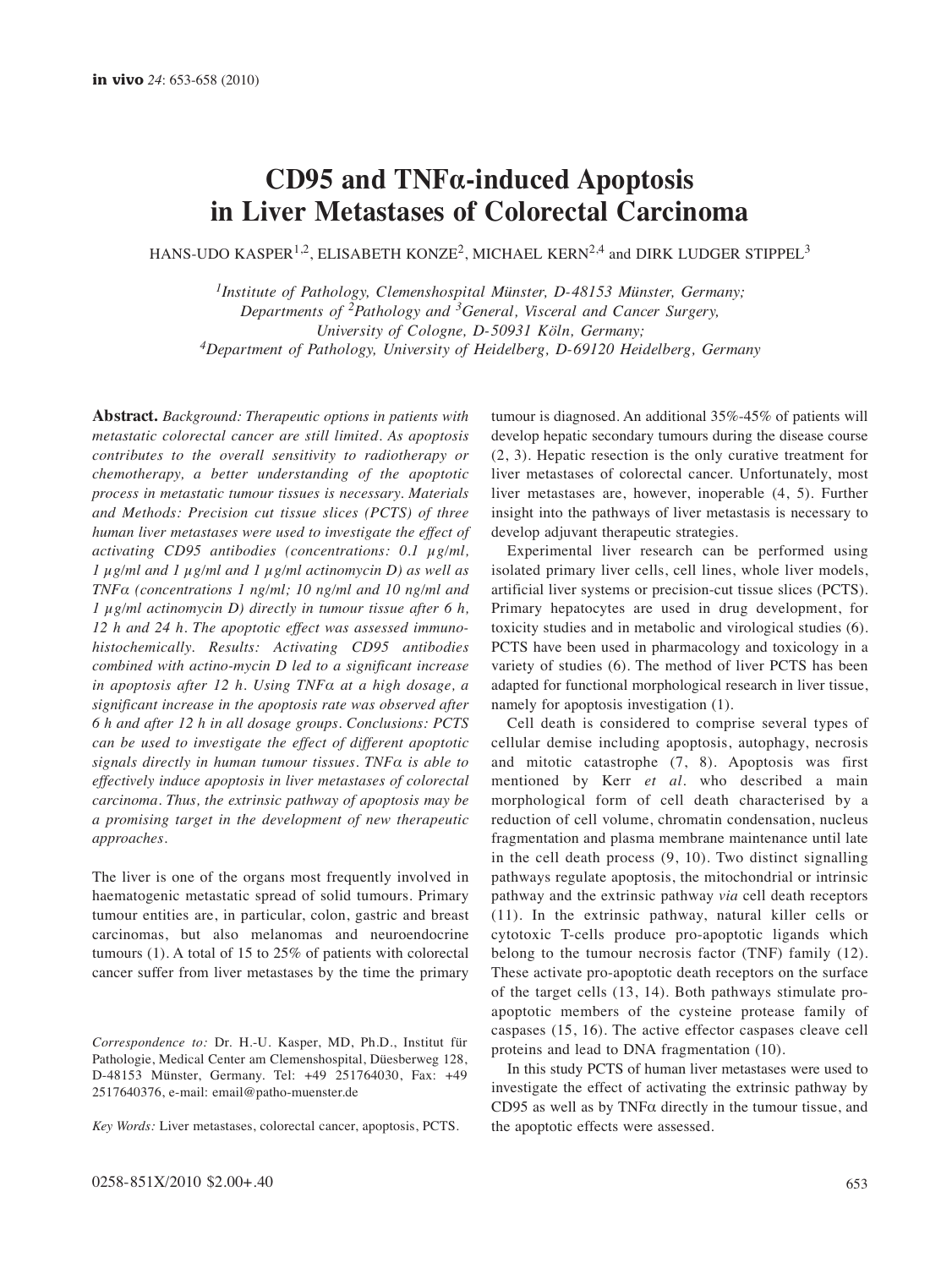Table I. *Rate of apoptosis per 10 HPF after stimulation with an activating CD95 antibody in concentrations of 0.1 μg/ml, 1 μg/ml and 1 μg/ml with actinomycin D 1 μg/ml as well as TNFα in concentrations of 1 ng/ml, 10 ng/ml and 10 ng/ml with actinomycin D 1 μg/ml after 6 h, 12 h and 24 h. Data are given as mean value (±standard error of the mean).*

| Time (h) | Negative control<br>CD95 | CD95<br>$0.1 \mu g/ml$ | CD95<br>$1 \mu g/ml$ | Negative Control     | $TNF\alpha$<br>1 $\mu$ g/ml and<br>actinomycin<br>$D_1 \mu g/ml$ | $TNF\alpha$<br>$\ln g/ml$ | $TNF\alpha$<br>$10$ ng/m $1$ | $TNF\alpha$<br>10 $\frac{ng}{ml}$ and<br>actinomycin D<br>$1 \mu g/ml$ |
|----------|--------------------------|------------------------|----------------------|----------------------|------------------------------------------------------------------|---------------------------|------------------------------|------------------------------------------------------------------------|
| -6       | $35.8 (\pm 12)$          | 74.0 $(\pm 21.0)$      | 140 $(\pm 47.7)$     | $114.7 (\pm 25.4)$   | 43.9 $(\pm 10.4)$                                                | 53 $(\pm 11)$             | 78.5 $(\pm 16.1)$            | 104.3 $(\pm 6.3)$                                                      |
| 12       | $29.1 (\pm 14.3)$        | $112.7 (\pm 16.6)$     | $130.8 (\pm 26.6)$   | $203.2 \ (\pm 29.2)$ | 48.6 $(\pm 11.7)$                                                | $96.2 \ (\pm 20.9)$       | $106.0 (\pm 20.1)$           | $143.2 (\pm 19.7)$                                                     |
| 24       | $87.4~(\pm 11.9)$        | $117.4 \ (\pm 14.8)$   | 172 $(\pm 48.8)$     | $214 (\pm 35.1)$     | $81.1 (\pm 12.1)$                                                | $127.9 \ (\pm 24.6)$      | $100.8~(\pm 24.1)$           | $153 \ (\pm 13)$                                                       |

### **Material and Methods**

*Patient data*. For the investigation of CD95-induced apoptosis, PCTS of three resection specimens of liver metastases of colorectal carcinoma were used. The donors were two female and one male patient with a mean age of 66 years. The mean diameter of the liver metastases was 6.0 cm. All three cases showed moderate histological grading. TNFα studies were performed with tissue from resected liver metastases from two male and one female patient with a mean age of 65.7 years. All tumours showed moderate grading. The mean diameter of metastases was 5.3 cm.

The investigations were approved by the Ethical Committee of the University of Cologne. The patients gave their informed consent for the study.

*PCTS*. The slices were prepared as described elsewhere (1). In brief, cylindrical tissue cores with a diameter of 0.8 cm were removed from the metastatic tissue. From these cores, 200-300 μm thick slices were cut using the Brendel Vitron tissue slicer (Vitron, Tuscon, AZ, USA), filled with ice-cold oxygenated physiological Ringer's solution. Incubation was performed in a static incubation system using 34-well plastic tissue culture plates (VWR, Darmstadt, Germany) on a rocker platform (Heidolph, Schwabach, Germany) at 37˚C with saturated humidity and  $5\%$  CO<sub>2</sub> in 40 ml RPMI medium, supplemented with  $0.5$ ml penicilline/streptomycine, 0.48 ml l-glutamine, 2.4 ml horse serum, 8 ml foetal calf serum and 0.24 ITS supplement (all supplied by SIGMA, Taufkirchen, Germany). After an equilibration time of 30 min, a medium change was performed. Following a resting time of 3 h, stimulation with the activating CD95 antibody EOS9.1 (Becton Dickinson, Pharmingen, San Diego, CA, USA) in concentrations of 0.1 μg/ml, 1 μg/ml and 1 μg/ml with addition of 1 μg/ml actinomycin D (Lyovac; Merck, Harleem, the Netherlands) was performed. TNFα was obtained from TEBU, Offenbach, Germany and used for stimulation at the following concentrations: 1 ng/ml, 10 ng/ml and 10 ng/ml with 1 μg/ml actinomycin D. Appropriate negative controls were performed.

After 6 h, 12 h and 24 h, the slices were removed, fixed in 4% neutral buffered formalin overnight and processed routinely for histological and immunohistological investigations.

*Processing of the slices.* From the paraffin-embedded tissues, 4 μm thick slices were cut for conventional histology (H&E staining). Apoptosis was assessed immunohistochemically using M30 antibody (CytoDeath; Roche, Mannheim, Germany). In brief, after deparafinisation and blocking of endogenous peroxidase, the primary antibody M30 was incubated overnight at 4˚C at a dilution of 1:50. Detection







Figure 1. *Rate of apoptotic events after stimulation with CD95. Data represent mean values and bars represent the standard error of the mean. AD: Actinomycin D; LK: negative control.*

was performed using monoclonal secondary biotinylated rabbit antimouse antibody 1:200 (DAKO, Glostrup, Denmark) followed by a streptavidin-biotin-complex (Vector, Burlingame, CA, USA) and visualised with DAB (DAKO). For evaluation, positive signals in 10 high power fields (HPF) were counted using an ocular grid.

*Statistical analysis.* For statistical analysis, SPSS for Windows (now IBM, Chicago, IL, USA) was used. The Mann-Whitney *U*-test and Student's *t*-test were performed for non-parametrical and parametrical data analysis, respectively. A *p*-value <0.05 was considered to be statistically significant. Statistical analysis was supported by Mr. Hahn of the Department of Medical Statistics, University of Cologne.

#### **Results**

*CD95-induced apoptosis.* Stimulation of apoptosis was observed with evenly distribution of apoptotic cells in the metastatic tissue (Table I and Figures 1 and 2).

After 6 h of stimulation, an increase in the apoptotic rate was observed in the group treated with 0.1 μg/ml (2.1-fold), 10 μg/ml (4-fold) and 10 μg/ml CD95 with 1 μg/ml actinomycin D (3.25-fold). These results, however, were not statistically significant ( $p=0.063$ ).

After 12 h, the apoptotic rate was higher in the groups treated with 0.1  $\mu$ g/ml CD95 (2.3-fold) and 1  $\mu$ g/ml (2.6-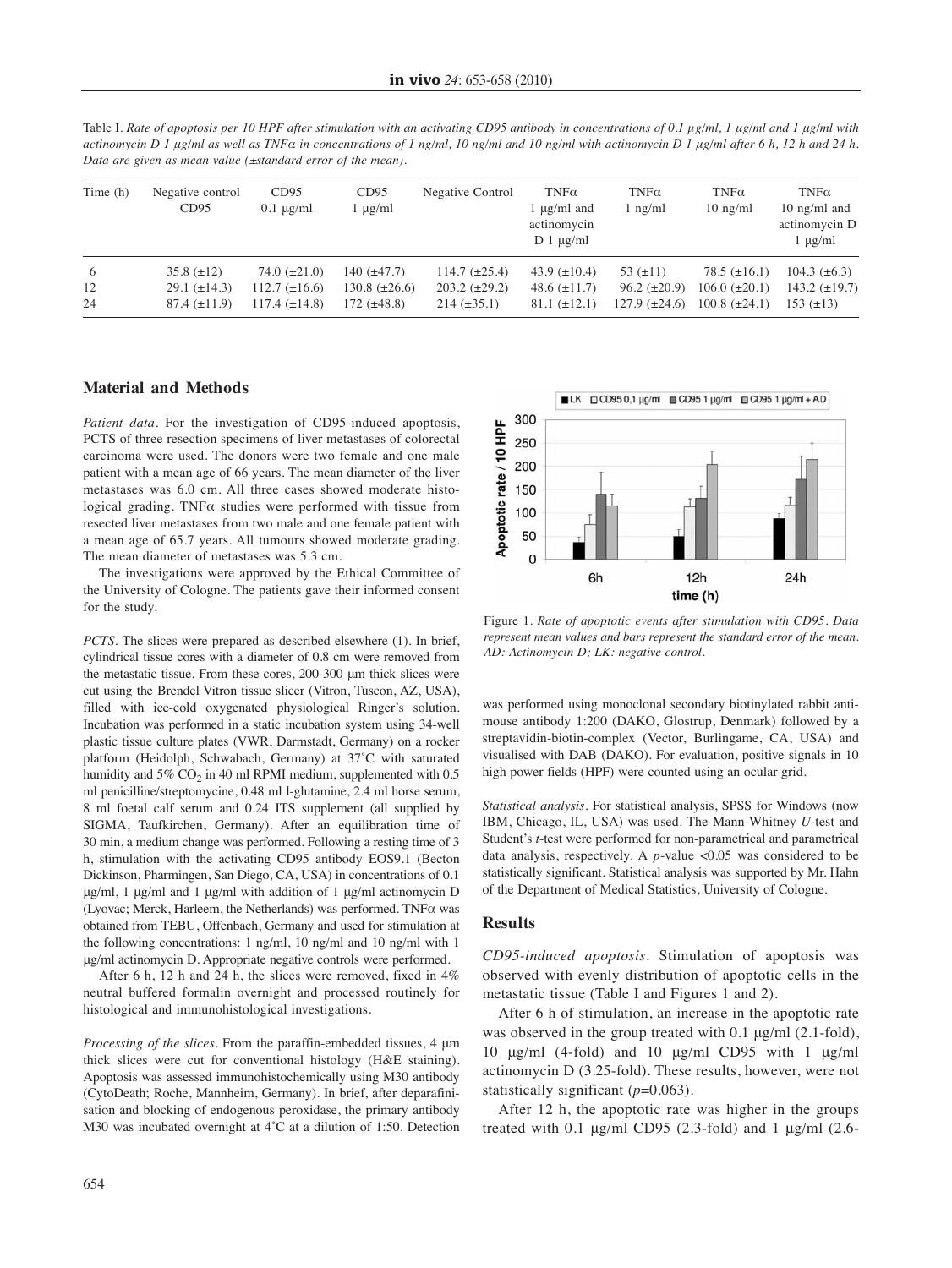

Figure 2. *Immunohistological detection of apoptotic events using M30 Cytodeath after stimulation of the CD95 system. Low dose of the activating antibody did not induce an increased rate of apoptosis (B, F, J) compared to a higher dose (C, G, K). Adding actinomycin D increased the apoptotic rate (D, H, L). LK: Negative control.* 

fold). These results were not statistically significant. Adding 1 μg/ml actinomycin D to the group treated with 1 μg/ml CD95 led to a 4-fold increased apoptosis which was statistically significant ( $p=0.001$ ).

After 24 h, the stimulating effect of the activating CD95 antibody was reduced, with a 1.3-fold increase in apoptotic events in the treatment group treated with 0.1 μg/ml CD95 and a 2.0-fold increase in the group treated with 1 μg/ml CD95. Adding actimomycin D revealed a 2.5-fold increase in apoptotic events which was statistically significant (*p*=0.006).

*TNFα-induced apoptosis*. After 6 h, PCTS of liver metastases incubated with TNFα showed an increase in the apoptotic rate depending on the concentration (Figures 3 and 4). A slight increase in the apoptotic rate was seen in the PCTS treated with a low dose of TNF $\alpha$  (1 ng/ml). Using higher doses of TNFα (10 ng/ml), a significant increase by a factor of approximately 1.8 was observed (*p*=0.04). TNFα at high concentration and actinomycin D yielded a significant 2.4-fold increase in apoptotic events (*p*=0.013).

After 12 h, all groups showed a significant increase in the apoptotic rate compared to spontaneous apoptotic events, with a 2.0-fold increase after stimulation with 1 ng/ml TNF $\alpha$  $(p=0.008)$ , a 2.2-fold increase with 10 ng/ml TNF $\alpha$ (*p*=0.031) and a 3-fold increase after stimulation with 10 ng/ml TNFα and 1 μg/ml actinomycin D (*p*=0.041).

The apoptotic effect was reduced after 24 h incubation. The slices treated with 1 ng/ml TNF $\alpha$  showed a 1.6-fold increase of apoptosis, the slices treated with 10 ng/ml TNF $\alpha$ 



Figure 3. *Rate of apoptotic events after stimulation with TNF alpha. Boxes represent mean value and bars represent standard error of the mean. AD: Actinomycin D; LK: negative control.*

showed a 1.2-fold increase and the slices treated with 10 ng/ml TNFα and 1 μg/ml actinomycin D showed a 1.8-fold increase in apoptosis rate. The results after 24 h were not statistically significant ( $p$ >0.05).

#### **Discussion**

Current *in vivo* models, for example in pigs, rats, rabbits and mice, are difficult to standardise and do not represent all human pathomechanisms. In addition, modern ethical requirements demand the reduction of the use of animals for scientific purposes. Therefore, in this study, the PCTS method was adopted for morphological investigations (17).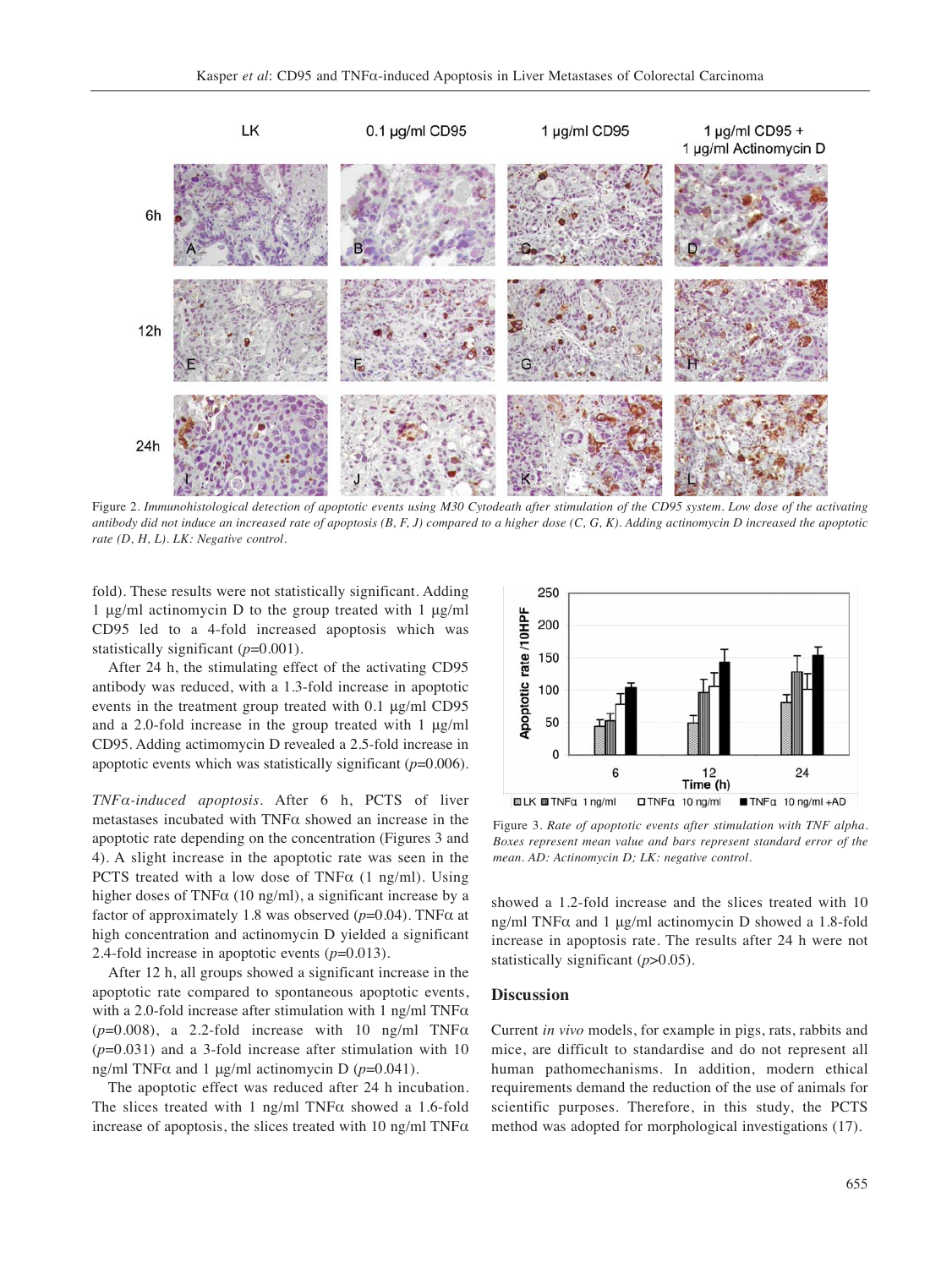

Figure 4. *Apoptosis after stimulation with TNFα. After 6 h, the slices treated with 10 ng/ml TNFα showed an increased apoptotic rate (C, D), whereas the slices treated with the low dose of 1 ng/ml were mainly unstained. After 12 h, however, in all groups, an increased rate of cell death was seen (F, G, H). This was not further increased after 24 h (J, K, L). LK: Negative control.*

The PCTS method has several advantages compared to other models. Preparation of PCTS does not require the use of proteolytic enzymes. The slices retain the original architecture. Thus, cell-to-cell and cell-to-matrix interactions are preserved. Compared to *in vivo* models, PCTS allows the direct and rapid analysis of tissue under standardised and lifelike conditions in a reproducible manner (1, 6).

Failure to eliminate cancer cells that have been exposed to cytotoxic drugs may contribute to the development of tumour resistance (18). Apoptosis is considered to contribute to the overall sensitivity to radiotherapy or chemotherapy. Cells that are able to avoid apoptosis will be resistant to such therapy (19). Apoptosis can be induced *via* the mitochondrial (intrinsic) pathway or *via* extrinsic signalling. Intracellular events such as DNA damage and several chemotherapeutica drive apoptosis mainly through the intrinsic pathway (11). In metastases, as a late stage of tumour progression, the extrinsic pathway seems to be a promising therapeutic target (20, 21). Apoptotic cell death activation as anticancer approach has the potential to induce tumour regression rather than to stop tumour growth (10). Several targets for activation of the extrinsic pathway of apoptosis as a therapeutic strategy are under investigation (20).

In this study, the investigation was focused on the extrinsic pathway analysing apoptosis induced *via* CD95 receptor and TNFα. Using PCTS, it was shown that effective induction of apoptosis is possible in human tissue with preserved architecture. It is a dose- and time-dependent process. For cell lines of colorectal carcinoma, a cytotoxic effect of TNFα has been demonstrated (22). Using TNF $\alpha$  at high concentration as an inductor of apoptosis, a significant cell death rate was observed already after 6 h in our study. After 12 h, the effect was seen in all concentration groups. These observations demonstrate that the extrinsic pathway *via* TNFα is an effective way to induce apoptosis in all investigated liver meta-stases. In the literature, several resistance mechanisms for TNFα-induced apoptosis have been described. They include up-regulation of transcription factors such as nuclear factor kappa B (23-25). The present study did not further investigate whether these factors play an important role.

The reduced effect after 24 h may have different causes. Firstly, apoptosis is a short-term reaction of cells (10). Cells sensitive to apoptosis induction will be destroyed after a short period of time. Secondly, it is unclear, whether the concentration of TNFα used led to a saturated solution; thus, complete consumption cannot be excluded. Thirdly, the initial deterioration process of the slices could discharge proteins interacting non-specifically with the triggering molecule.

In an earlier study, liver metastases of colorectal carcinomas were shown to induce a dense lymphocytic infiltrate (26). Tumour-infiltrating lymphocytes are known to possess Fas ligand on their surface as one effector mechanism of cytotoxicity. In the present study, this pathway was investigated directly in human tissue of liver metastases. Using CD95- activating antibodies, a high dosage was necessary to induce a significant response after 12 h. After 24 h this effect was lost. CD95 seems to be less effective in induction of apoptosis in the system of PCTS. This could have biological causes. Tumour cells may lose the CD95 receptor on the surface of their cells as part of their survival